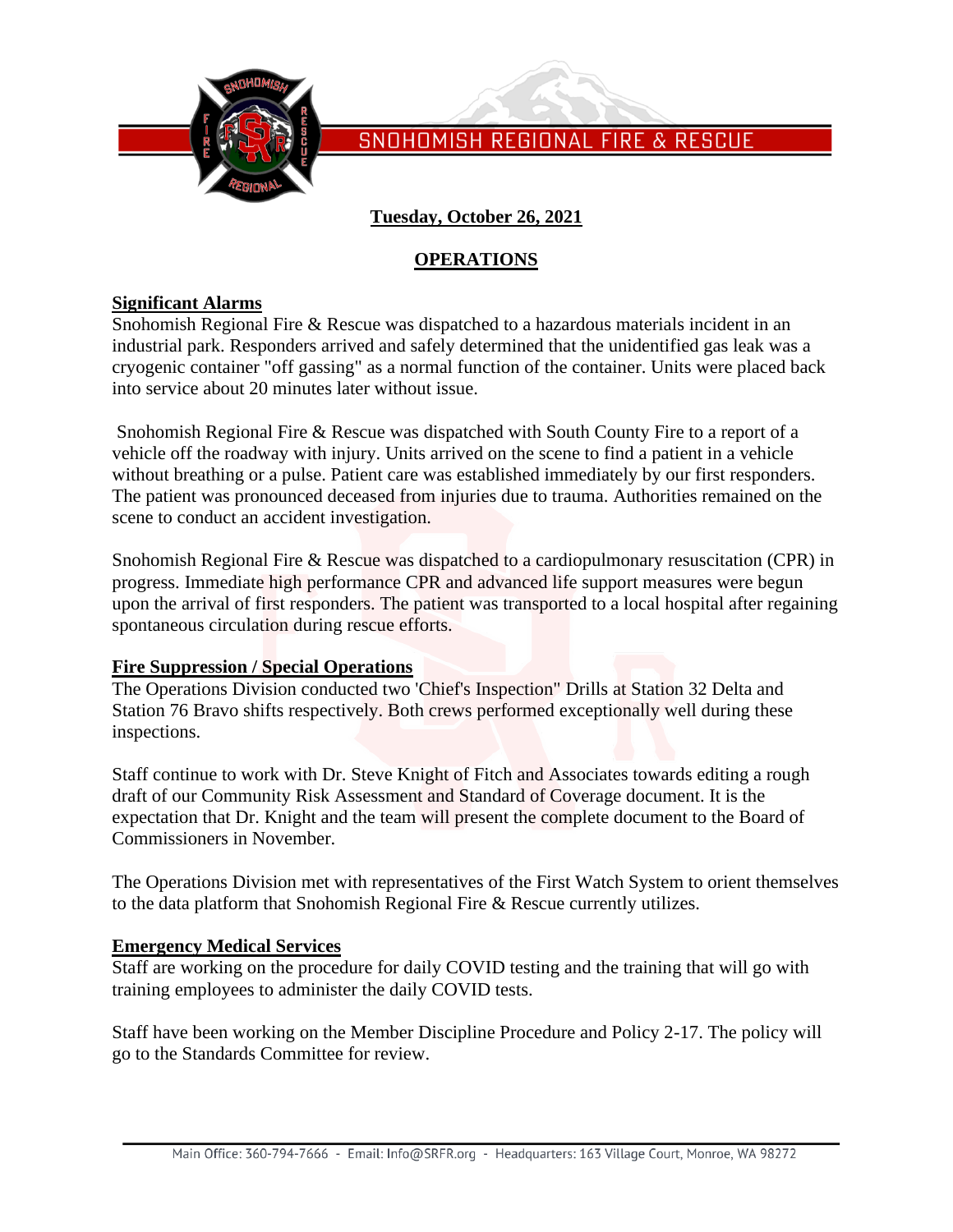

## SNOHOMISH REGIONAL FIRE & RESCUE

EMS is working on gathering and sending Dr. Knight the Cares Data for 2017-2019.

The Deputy Chief of EMS and BC Kosiba presented Firefighter Steve Kuhlman a meritorious accommodation for his assistance to Mount Vernon Fire and the Citizens of Mount Vernon. Firefighter Kuhlman was shopping with his family in Mount Vernon when he witnessed a cardiac arrest in the Mount Vernon Safeway. Firefighter Kuhlman stepped in and assisted the Safeway Pharmacist with the resuscitation. He remained on scene and assisted Mount Vernon Fire until they had enough resources on scene. Thank you, Firefighter Kuhlman, for going above and beyond and representing Snohomish Regional Fire & Rescue in an extremely positive and professional manner.

Great news! In conjunction with our surrounding fire agencies and in compliance with the Department of Labor and Industries, we will very soon be implementing daily COVID testing for our firefighters. Additionally, after firefighters test negative, they may remove their masks in the fire station. This development will enhance safety for the public and our team while providing a huge morale booster for our responders.

#### **Training**

The Training Division has adjusted the timelines for hands on training to support frontline operations and is temporarily withholding on duty members from working as instructors or attending outside training while on duty.

SCFTA Recruit Class 21-02 has reached the halfway mark and conducted a portion of their live fire training at the Sky Valley Fire burn facility. The SRFR Company Officers and Recruits are working extremely hard and learning a lot.

The SRFR Class 21-01 Probationary Firefighters that are currently assigned to Operations are completing their second round of Training Division Evaluations and are proceeding well through their probationary process.

Human Resources and the Training Division concluded the Driver Operator Promotional Process on October 19th. Congratulations to the four candidates that completed the process and are eligible for promotion.

The second round of interviews for Entry Level Firefighter are being conducted October 25<sup>th</sup> -October  $28<sup>th</sup>$  with the Chief's interview scheduled for the first week of December. The projected hire date is January 17, 2022.